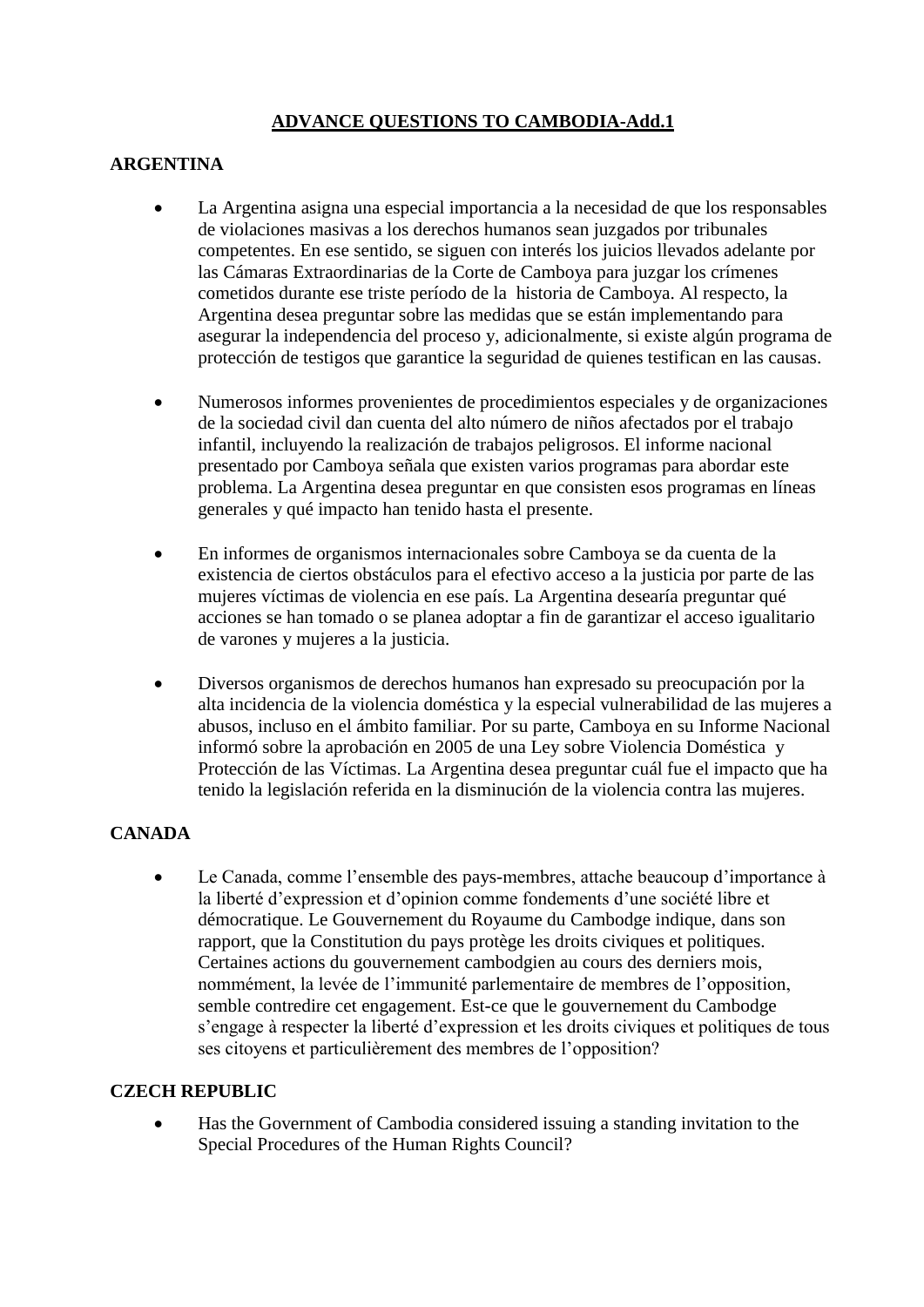- There are some Special Procedures´ requests for a visit that have not yet been agreed upon (for example Special Rapporteur on the independence of judges and lawyers). Could you elaborate on whether and in what time frame will these special procedures be allowed to visit the country?
- How is in practise ensured protection of freedom of expression and peaceful assembly? Are there any restrictions to work of journalists and media?
- What measures have been adopted to prevent torture in detention and how is ensured human rights education and training of police, prison and judicial staff and their accountability for any violations of human rights? Is there any complaint mechanism available to victims of torture?
- How is ensured registration of all children at birth, in particular of children of non-Khmer citizens born in Cambodia?

## **DENMARK**

- How will the Cambodian Government improve the framework for dealing with the increasing number of land disputes in urban and rural areas to protect people from forced evictions and ensure proper consultation and compensation in case of expropriation? How will the Government safeguard the rights of human rights defenders, including indigenous leaders and peasant activists, to carry out their work on behalf of poor and vulnerable communities?
- What steps will the Cambodian Government take to ensure judicial independence and improve the work of the judiciary?
- The new penal code includes provisions that could be used to restrict civil and political rights. How does the Cambodian Government define "defamation", "disinformation", "incitement" and "public order" and how will the Cambodian Government ensure that the rights of freedom of expression, association and assembly as provided for in the Cambodian constitution and the International Covenant on Civil and Political Rights are fully guaranteed in practice?

#### **LATVIA**

- According to the information by the Office of the UN High Commissioner for Human Rights, 66 countries from different regions of the world have issued standing invitations to all special procedures of the Human Rights Council.
- Considering previous extensive cooperation of Cambodia with special procedures mandate holders and despite some still pending requests by several Special Rapporteurs to visit Cambodia - would your country consider extending a standing invitation to all special procedures of the Human Rights Council in the future?